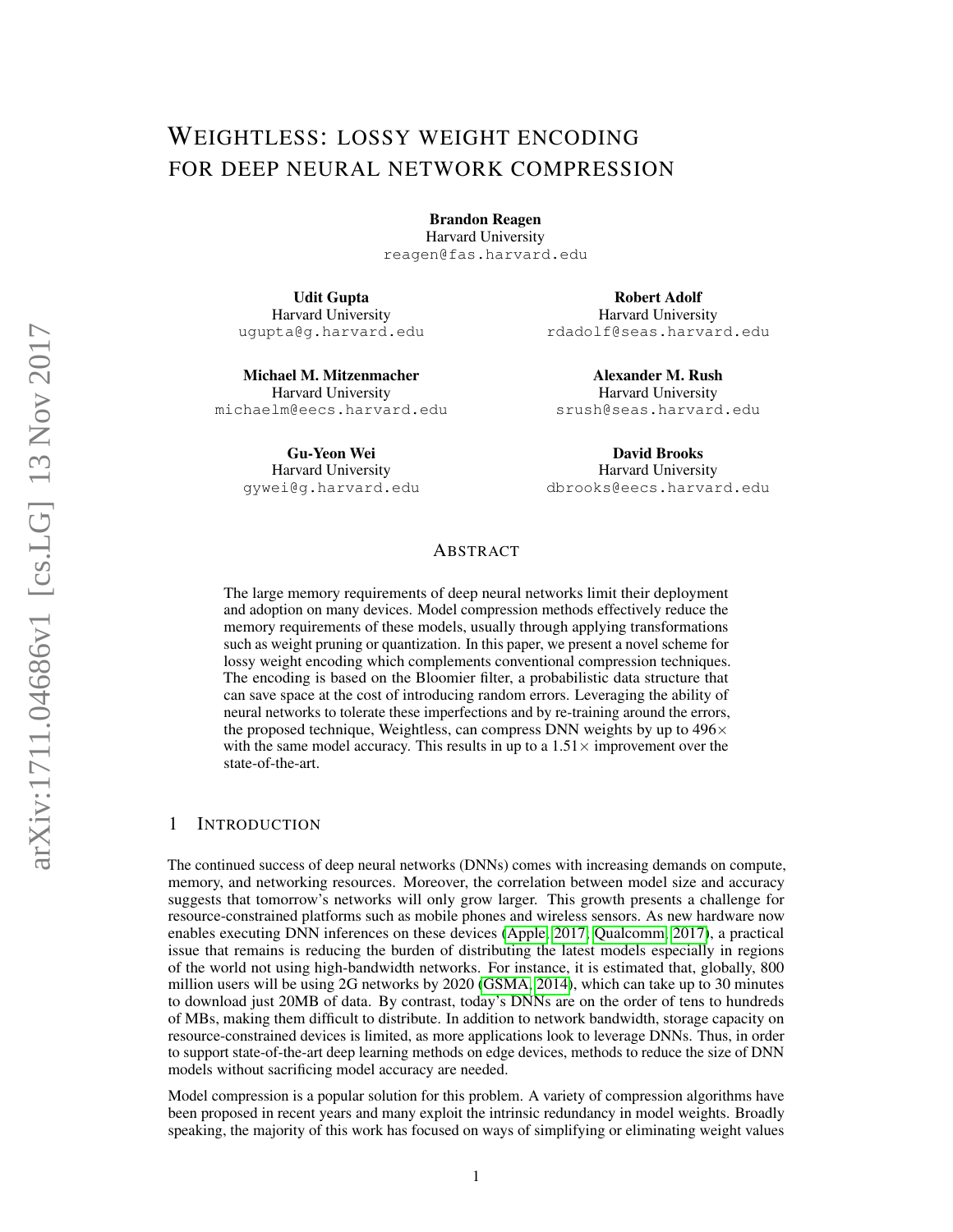(e.g., through weight pruning and quantization), while comparatively little effort has been spent on devising techniques for encoding and compressing.

In this paper we propose a novel lossy encoding method, *Weightless*, based on Bloomier filters, a probabilistic data structure [\(Chazelle et al., 2004\)](#page-8-2). Bloomier filters inexactly store a function map, and by adjusting the filter parameters, we can elect to use less storage space at the cost of an increasing chance of erroneous values. We use this data structure to compactly encode the weights of a neural network, exploiting redundancy in the weights to tolerate some errors. In conjunction with existing weight simplification techniques, namely pruning and clustering, our approach dramatically reduces the memory and bandwidth requirements of DNNs for over the wire transmission and ondevice storage. Weightless demonstrates compression rates of up to  $496\times$  without loss of accuracy, improving on the state of the art by up to  $1.51 \times$ . Furthermore, we show that Weightless scales better with increasing sparsity, which means more sophisticated pruning methods yield even more benefits.

This work demonstrates the efficacy of compressing DNNs with *lossy* encoding using probabilistic data structures. Even after the same aggressive lossy simplification steps of weight pruning and clustering (see Section [2\)](#page-1-0), there is still sufficient extraneous information left in model weights to allow an approximate encoding scheme to substantially reduce the memory footprint without loss of model accuracy. Section [3](#page-1-1) reviews Bloomier filters and details Weightless. State-of-the-art compression results using Weightless are presented in Section [4.](#page-5-0) Finally, in Section [4.3](#page-7-0) shows that Weightless scales better as networks become more sparse compared to the previous best solution.

## <span id="page-1-0"></span>2 RELATED WORK

Our goal is to minimize the static memory footprint of a neural network without compromising accuracy. Deep neural network weights exhibit ample redundancy, and a wide variety of techniques have been proposed to exploit this attribute. We group these techniques into two categories: (1) methods that modify the loss function or structure of a network to reduce free parameters and (2) methods that compress a given network by removing unnecessary information.

The first class of methods aim to directly train a network with a small memory footprint by introducing specialized structure or loss. Examples of specialized structure include low-rank, structured matrices of [Sindhwani et al.](#page-9-1) [\(2015\)](#page-9-1) and randomly-tied weights of [Chen et al.](#page-8-3) [\(2015\)](#page-8-3). Examples of specialized loss include teacher-student training for knowledge distillation [\(Bucila et al., 2006;](#page-8-4) [Hinton et al.,](#page-9-2) [2015\)](#page-9-2) and diversity-density penalties [\(Wang et al., 2017\)](#page-9-3). These methods can achieve significant space savings, but also typically require modification of the network structure and full retraining of the parameters.

An alternative approach, which is the focus of this work, is to compress an existing, trained model. This exploits the fact that most neural networks contain far more information than is necessary for accurate inference [\(Denil et al., 2013\)](#page-8-5). This extraneous information can be removed to save memory. Much prior work has explored this opportunity, generally by applying a two-step process of first *simplifying* weight matrices and then *encoding* them in a more compact form.

Simplification changes the number or characteristic of weight values to reduce the information needed to represent them. For example, pruning by selectively zeroing weight values [\(LeCun et al., 1989;](#page-9-4) [Guo et al., 2016\)](#page-8-6) can, in some cases, eliminate over 99% of the values without penalty. Similarly, most models do not need many bits of information to represent each weight. Quantization collapses weights to a smaller set of unique values, for instance via reduction to fixed-point binary representations [\(Gupta et al., 2015\)](#page-8-7) or clustering techniques [\(Gong et al., 2014\)](#page-8-8).

Simplifying weight matrices can further enable the use of more compact encoding schemes, improving compression. For example, two recent works [Han et al.](#page-9-5) [\(2016\)](#page-9-5); [Choi et al.](#page-8-9) [\(2017\)](#page-8-9) encode pruned and quantized DNNs with sparse matrix representations. In both works, however, the encoding step is a lossless transformation, applied on top of lossy simplification.

### <span id="page-1-1"></span>3 WEIGHTLESS

Weightless is a lossy encoding scheme based around Bloomier filters. We begin by describing what a Bloomier filter is, how to construct one, and how to retrieve values from it. We then show how we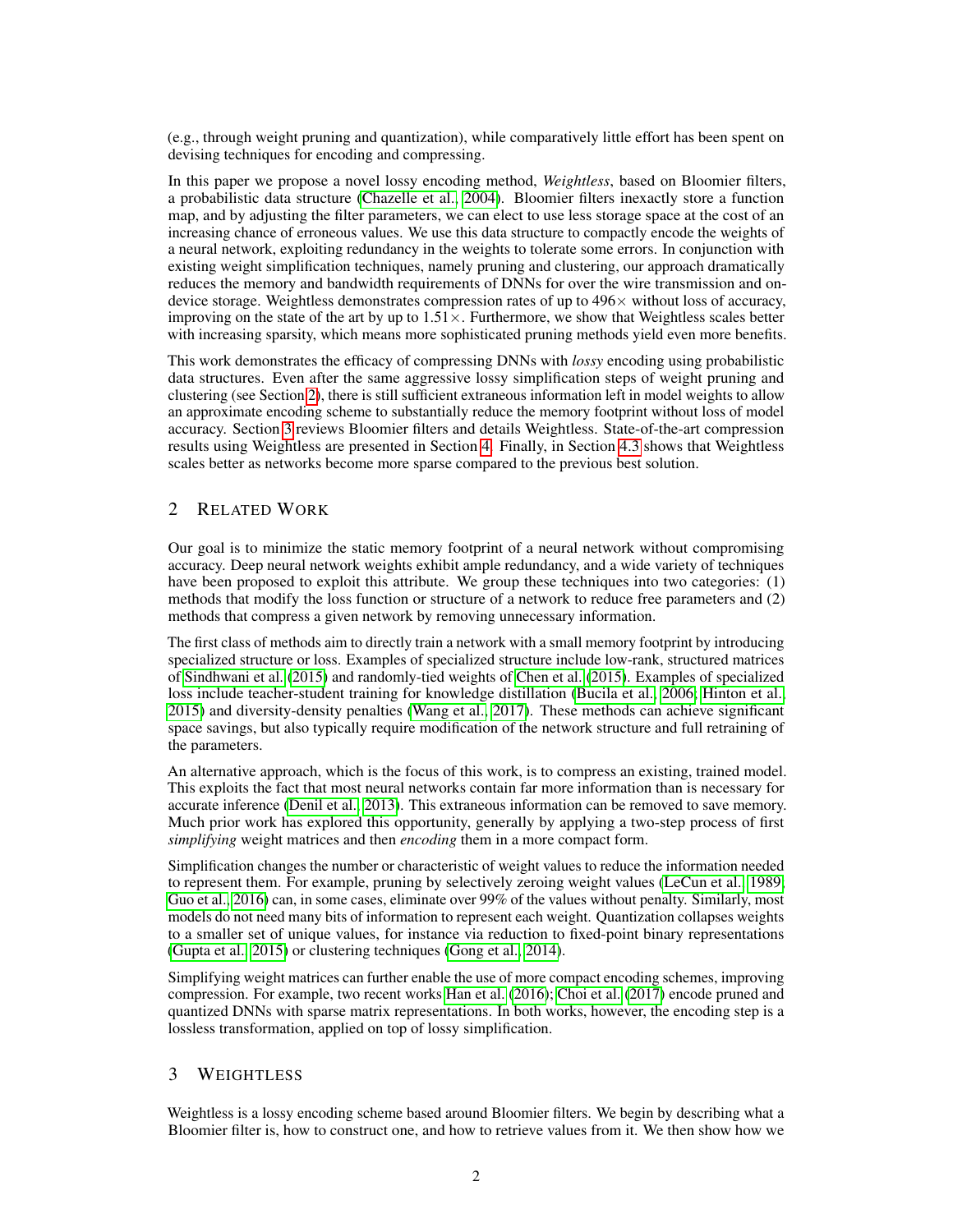<span id="page-2-0"></span>

Figure 1: Encoding with a Bloomier filter.  $W'$  is an inexact reconstruction of  $W$  from a compressed projection **X**. To retrieve the value  $w'_{i,j}$ , we hash its location and exclusive-or the corresponding entries of **X** together with a computed mask M. If the resulting value falls within the range  $[0, 2^{r-1})$ , it is used for  $w_{i,j}^{\bar{j}}$ , otherwise, it is treated as a zero. The red path on the left shows a false positive due to collisions in  $X$  and random  $M$  value.

encode neural network weights using this data structure and propose a set of augmentations to make it an effective compression strategy for deep neural networks.

#### 3.1 THE BLOOMIER FILTER

A Bloomier filter generalizes the idea of a Bloom filter [\(Bloom, 1970\)](#page-8-10), which are data structures that answer queries about set membership. Given a subset  $S$  of a universe  $U$ , a Bloom filter answers queries of the form, "Is  $v \in S$ ?". If v is in S, the answer is always yes; if v is not in S, there is some probability of a false positive, which depends on the size of the filter, as size is proportional to encoding strength. By allowing false positives, Bloom filters can dramatically reduce the space needed to represent the set. A Bloomier filter [\(Chazelle et al., 2004\)](#page-8-2) is a similar data structure but instead encodes a function. For each v in a domain S, the function has an associated value  $f(v)$  in the range  $R = [0, 2^r)$ . Given an input v, a Bloomier filter always returns  $f(v)$  when v is in S. When v is not in S, the Bloomier filter returns a null value  $\perp$ , except that some fraction of the time there is a "false positive", and the Bloomier filter returns an incorrect, non-null value in the range  $R$ .

**Decoding** Let S be the subset of values in U to store, with  $|S| = n$ . A Bloomier filter uses a small number of hash functions (typically four), and a hash table **X** of  $m = cn$  cells for some constant c (1.25 in this paper), each holding  $t > r$  bits. For hash functions  $H_0, H_1, H_2, H_M$ , let  $H_{0,1,2}(v) \to [0,m)$  and  $\hat{H}_M(v) \to [0,2^r)$ , for any  $v \in U$ . The table X is set up such that for every  $v \in S$ ,

$$
X_{H_0(v)} \oplus X_{H_1(v)} \oplus X_{H_2(v)} \oplus H_M(v) = f(v).
$$

Hence, to find the value of  $f(v)$ , hash v four times, perform three table lookups, and exclusive-or together the four values. Like the Bloom filter, querying a Bloomier filter runs in  $O(1)$  time. For  $u \notin S$ , the result,  $X_{H_0(u)} \oplus X_{H_1(u)} \oplus X_{H_2(u)} \oplus H_M(u)$ , will be uniform over all t-bit values. If this result is not in  $[0, 2^r)$ , then  $\perp$  is returned and if it happens to land in  $[0, 2^r)$ , a false positive occurs and a result is (incorrectly) returned. An incorrect value is therefore returned with probability  $2^{r-t}$ .

**Encoding** Constructing a Bloomier filter involves finding values for  $X$  such that the relationship above holds for all values in S. There is no known efficient way to do so directly. All published approaches involve searching for configurations with randomized algorithms. In their paper introducing Bloomier filters, [Chazelle et al.](#page-8-2) [\(2004\)](#page-8-2) give a greedy algorithm which takes  $O(n \log n)$  time and produces a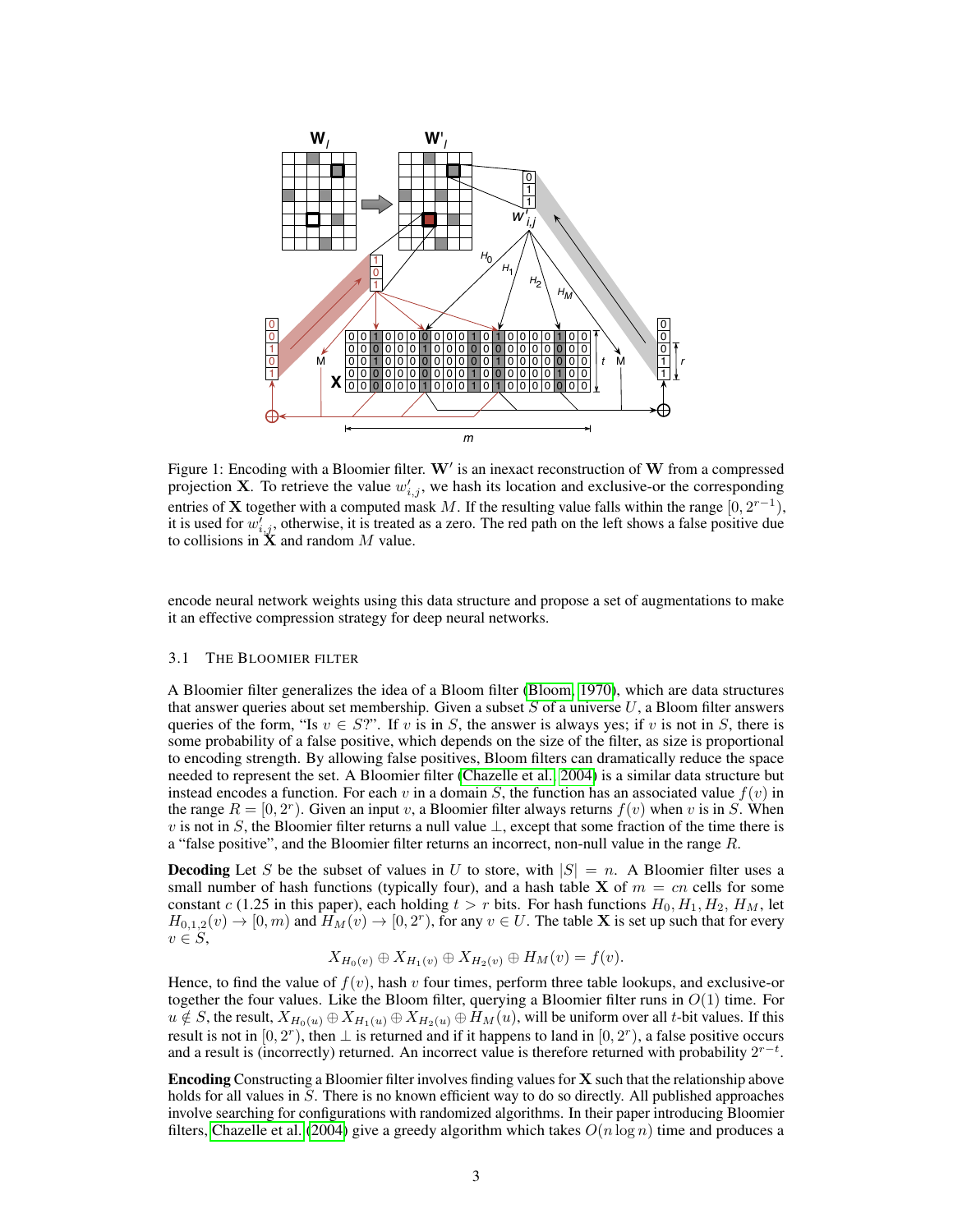<span id="page-3-0"></span>

Figure 2: There is an exponential relationship between  $t$  and the number of false positives (red) as well as the measured model accuracy with the incurred errors (blue).

table of size  $\lceil cn \rceil t$  bits with high probability. [Charles & Chellapilla](#page-8-11) [\(2008\)](#page-8-11) provide two slightly better constructions. First, they give a method with identical space requirements but runs in  $O(n)$  time. They also show a separate  $O(n \log n)$ -time algorithm for producing a smaller table with c closer to 1. Using a more sophisticated algorithm for construction should allow for a more compact table and, by extension, improve the overall compression rate. However, we leave this for future work and use the method of [\(Chazelle et al., 2004\)](#page-8-2) for simplicity.

While construction can be expensive, it is a one-time cost. Moreover, the absolute runtime is small compared to the time it takes to train a deep neural network. In the case of VGG-16, our unoptimized Python code built a Bloomier filter within an hour. We see this as a small worthwhile overhead given the savings offered and in contrast to the days it can take to fully train a network.

### <span id="page-3-1"></span>3.2 APPROXIMATE WEIGHT ENCODING WITH BLOOMIER FILTERS

We propose using the Bloomier filter to compactly store weights in a neural network. The function f encodes the mapping between indices of nonzero weights to their corresponding values. Given a weight matrix W, define the domain S to be the set of indices  $\{i, j \mid w_{i,j} \neq 0\}$ . Likewise, the range R is  $[-2^{a-1}, 2^{a-1}) - \{0\}$  for a such that all values of W fall within the interval. Due to weight value clustering (see below) this range is remapped to  $[0, 2^{r-1})$  and encodes the cluster indices. A null response from the filter means the weight has a value of zero.

Once f is encoded in a filter, an approximation  $W'$  of the original weight matrix is reconstructed by querying it with all indices. The original nonzero elements of W are preserved in the approximation, as are most of the zero elements. A small subset of zero-valued weights in  $W'$  will take on nonzero values as a result of random collisions in  $X$ , possibly changing the model's output. Figure [1](#page-2-0) illustrates the operation of this scheme: An original nonzero is correctly recalled from the filter on the right and a false positive is created by an erroneous match on the left (red).

Complementing Bloomier filters with simplification Because the space used by a Bloomier filter is  $O(nt)$ , they are especially useful under two conditions: (1) The stored function is sparse (small n, with respect to  $|U|$  and (2) It has a restricted range of output values (small r, since  $t > r$ ). To improve overall compression, we pair approximate encoding with weight transformations.

Pruning networks to enforce sparsity (condition 1) has been studied extensively [\(Hassibi & Stork,](#page-9-6) [1993;](#page-9-6) [LeCun et al., 1989\)](#page-9-4). In this paper, we consider two different pruning techniques: (i) magnitude threshold plus retraining and (ii) dynamic network surgery (DNS) [\(Guo et al., 2016\)](#page-8-6). Magnitude pruning with retraining as straightforward to use and offers good results. DNS is a recently proposed technique that prunes the network during training. We were able to acquire two sets of models, LeNet-300-100 and LeNet5, that were pruned using DNS and include them in our evaluation; as no reference was published for VGG-16 only magnitude pruning is used. Regardless of how it is accomplished, improving sparsity will reduce the overall encoding size linearly with the number of non-zeros with no effect on the false positive rate (which depends only on  $r$  and  $t$ ). The reason for using two methods is to demonstrate the benefits of Weightless as networks increase in sparsity, the DNS networks are notably more sparse than the same networks using magnitude pruning.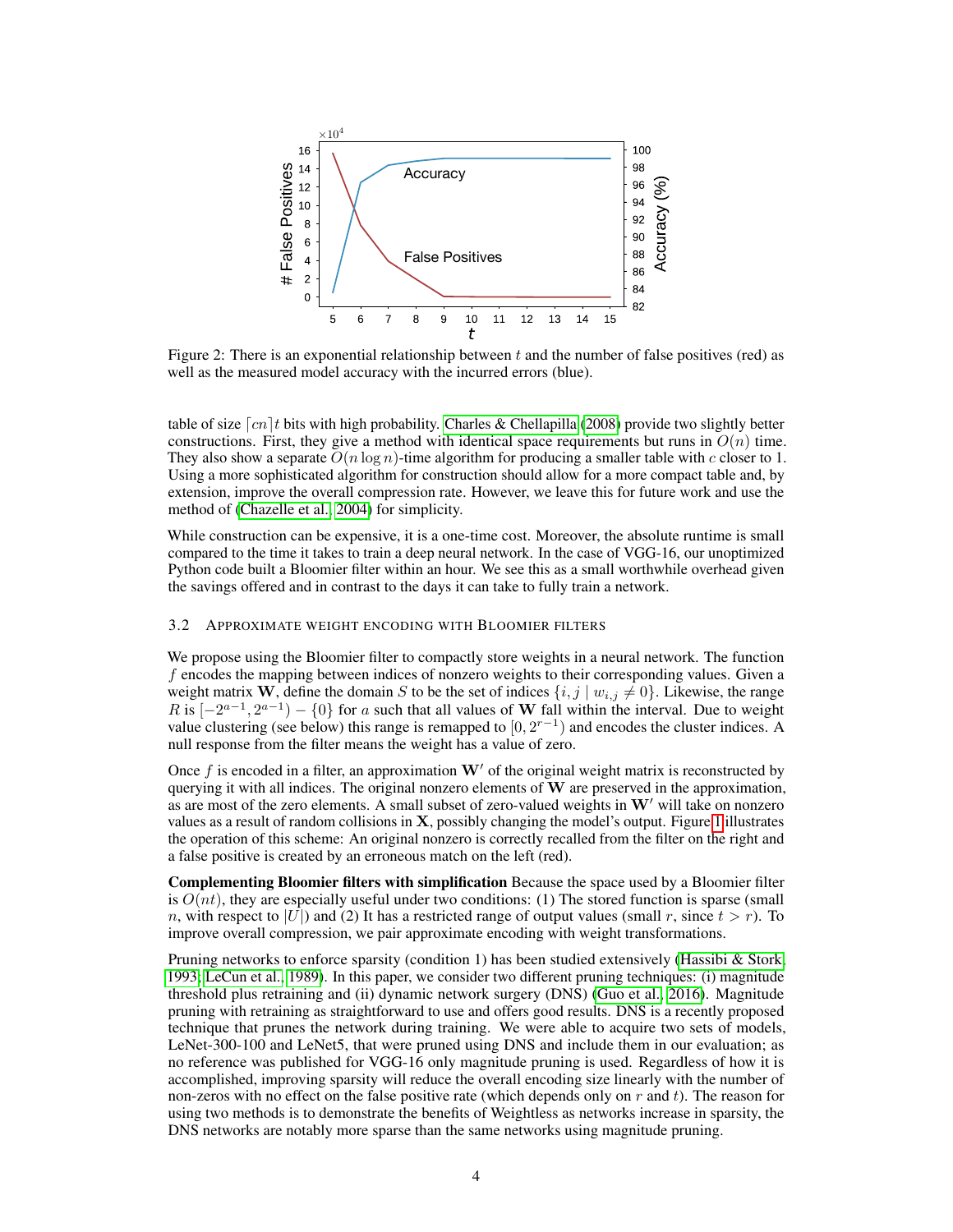<span id="page-4-0"></span>

Figure 3: Weightless operates layer-by-layer, alternating between simplification and lossy encoding. Once a Bloomier filter is constructed for a weight matrix, that layer is frozen and the subsequent layers are briefly retrained (only a few epochs are needed).

Reducing  $r$  (condition 2) amounts to restricting the range of the stored function or minimizing the number of bits required to represent weight values. Though many solutions to discretize weights exist (e.g., limited binary precision and advanced quantization techniques [Choi et al.](#page-8-9) [\(2017\)](#page-8-9)), we use  $k$ -means clustering. After clustering the weight values, the  $k$  centroids are saved into an auxiliary table and the elements of  $W$  are replaced with indices into this table. This style of indirect encoding is especially well-suited to Bloomier filters, as these indices represent a small, contiguous set of integers. Another benefit of using Bloomier filters is that  $k$  does not have to be a power of 2. When decoding Bloomier filters, the result of the XORs can be checked with an inequality, rather than a bitmask. This allows Bloomier filters to use  $k$  exactly, reducing the false positive rate by a factor of  $1 - \frac{k}{2^r}$ . In other methods, like that of [Han et al.](#page-9-5) [\(2016\)](#page-9-5), there is no benefit, as any k not equal to a power of two strictly wastes space.

Tuning the t hyperparameter The use of Bloomier filters introduces an additional hyperparameter t, the number of bits per cell in the Bloomier filter. t trades off the Bloomier filter's size and the false positive rate which, in turn, effects model accuracy. While t needs to be tuned, we find it far easier to reason about than other DNN hyperparameters. Because we encode  $k$  clusters,  $t$  must be greater than  $\lceil \log_2 k \rceil$ , and each additional t bit reduces the number of false positives by a factor of 2. This limits the number of reasonable values for  $t$ : when  $t$  is too low the networks experience substantial accuracy loss, but also do not benefit from high values of t because they have enough implicit resilience to handle low error rates (see Figure [2\)](#page-3-0). Experimentally we find that  $t$  typically falls in the range of 6 to 9 for our models.

Retraining to mitigate the effects of false positives We encode each layer's weights sequentially. Because the weights are fixed, the Bloomier filter's false positives are deterministic. This allows for the retraining of deeper network layers to compensate for errors. It is important to note that encoded layers are not retrained. The randomness of the Bloomier filter would sacrifice all benefits of mitigating the effects of errors. If the encoded layer was retrained, a new encoding would have to be constructed (because S changes) and the indices of weights that result in false positives would differ after every iteration of retraining. Instead, we find retraining all subsequent layers to be effective, typically allowing us to reduce  $t$  by one or two bits. The process of retraining around faults is relatively cheap, requiring on the order of tens of epochs to converge. The entire optimization pipeline is shown in Figure [3.](#page-4-0)

Compressing Bloomier filters When sending weight matrices over a network or saving them to disk, it is not necessary to retain the ability to access weight values as they are being sent, so it is advantageous to add another layer of compression for transmission. We use arithmetic coding, an entropy-optimal stream code which exploits the distribution of values in the table [\(MacKay, 2005\)](#page-9-7). Because the nonzero entries in a Bloomier filter are, by design, uniformly distributed values in  $[1, 2<sup>t</sup> - 1)$ , improvements from this stage largely come from the prevalence of zero entries.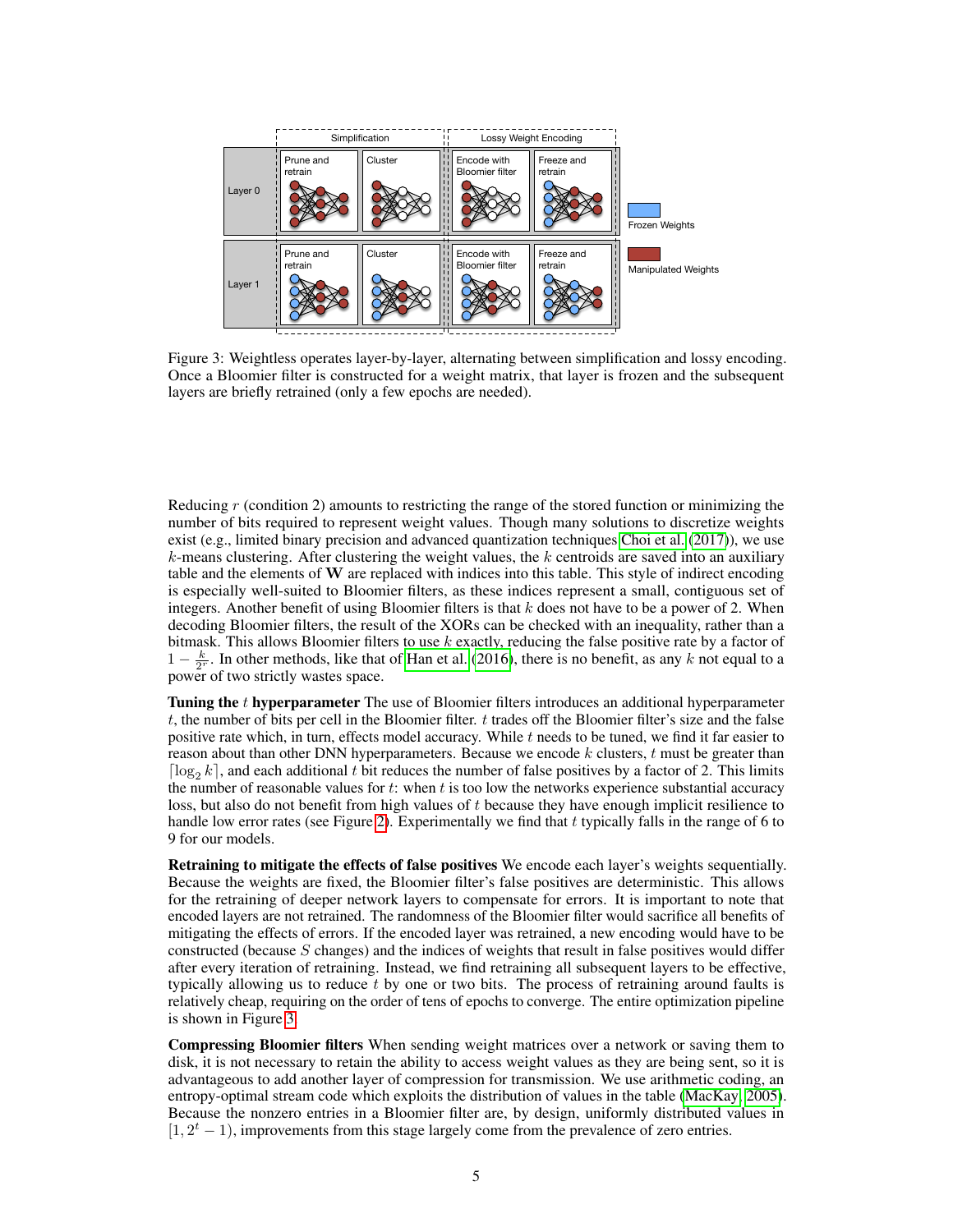| Model              | <b>Baseline</b>              |      |         |      |                     |                |   |
|--------------------|------------------------------|------|---------|------|---------------------|----------------|---|
|                    | Pruning Method Error % Layer |      |         |      | Size (KB) Nonzero % | Clusters       | t |
| LeNet- $300-100$   | Magnitude                    | 1.76 | $FC-0$  | 919  | 5.0                 | 9              | 8 |
|                    |                              |      | $FC-1$  | 117  | 5.0                 | 9              | 9 |
|                    | <b>DNS</b>                   | 2.03 | $FC-0$  | 919  | 1.8                 | 9              | 9 |
|                    |                              |      | $FC-1$  | 117  | 1.8                 | 10             | 8 |
| LeNet <sub>5</sub> | Magnitude                    | 0.98 | $CNN-1$ | 36   | 7.0                 | 9              | 8 |
|                    |                              |      | $FC-0$  | 2304 | 5.5                 | 9              | 7 |
|                    | <b>DNS</b>                   | 0.96 | $CNN-1$ | 98   | 3.1                 | 10             | 8 |
|                    |                              |      | $FC-0$  | 1564 | 0.73                | 10             | 8 |
| $VGG-16*$          | Magnitude                    | 35.9 | $FC-0$  | 392  | 2.99                | $\overline{4}$ | 6 |
|                    |                              |      | $FC-1$  | 64   | 4.16                | 4              | 8 |

Table 1: **Baseline.** Summary of accuracy, baseline parameters (sparsity and number of clusters), and Weightless' hyperparameter (*t*) setting used for each layer. \*VGG-16 in MB (size) and top-1 (error).

# <span id="page-5-0"></span>4 EXPERIMENTS

We evaluate Weightless on three deep neural networks commonly used to study compression: LeNet-300-100, LeNet5 [\(LeCun et al., 1998\)](#page-9-8), and VGG-16 [\(Simonyan & Zisserman, 2015\)](#page-9-9). The LeNet networks use MNIST [\(Lecun & Cortes\)](#page-9-10) and VGG-16 uses ImageNet [\(Russakovsky et al., 2015\)](#page-9-11). The networks are trained and tested in Keras [\(Chollet, 2017\)](#page-8-12). The Bloomier filter was implemented in house and uses a Mersenne Twister pseudorandom number generator for uniform hash functions. To reduce the cost of constructing the filters for VGG-16, we shard the non-zero weights into ten separate filters, which are built in parallel to reduce construction time. Sharding does not significantly affect compression or false positive rate as long as the number of shards is small (Broder  $\&$  Mitzenmacher, [2004\)](#page-8-13).

We focus on applying Weightless to the largest layers in each model, as shown in Table 1. This corresponds to the first two fully-connected layers of LeNet-300-100 and VGG-16. For LeNet5, the second convolutional layer and the first fully-connected layer are the largest. These layers account for 99.6%, 99.7%, and 86% of the weights in LeNet5, LeNet-300-100, and VGG-16, respectively. (The DNS version is slightly different than magnitude pruning, however the trend is the same.) While other layers could be compressed, they offer diminishing returns.

Compression baseline The results below present both the absolute compression ratio and the improvements Weightless achieves relative to Deep Compression [\(Han et al., 2016\)](#page-9-5), which represents the current state-of-the-art. The absolute compression ratio is with respect the original standard 32-bit weight size of the models. This baseline is commonly used to report results in publications and, while larger than many models used in practice, it provides the complete picture for readers to draw their own conclusions. For comparison to a more aggressive baseline, we reimplemented Deep Compression in Keras. Deep Compression implements a lossless optimization pipeline where pruned and clustered weights are encoded using compressed sparse row encoding (CSR) and then compresses CSR encoding tables with Huffman coding. The compression achieved by Deep Compression we use as a baseline is notably better than the original publication (e.g., VGG-16 FC-0 went from  $91 \times$  to  $119\times$ ).

Error baseline Because Weightless performs lossy compression, it is important to bound the impact of the loss. We establish this bound as the error of the trained network after the simplification steps (i.e., post pruning and clustering). In doing so, the test errors from compressing with Weightless and Deep Compression are the same (shown as Baseline Error % in Table 1). Weightless is sometimes slightly better due to training fluctuations, but never worse. While Weightless does provide a tradeoff between compression and model accuracy, we do not consider it here. Instead, we feel the strongest case for this method is to compare against a lossless technique with iso-accuracy and note compression ratio will only improve in any use case where degradation in model accuracy is tolerable.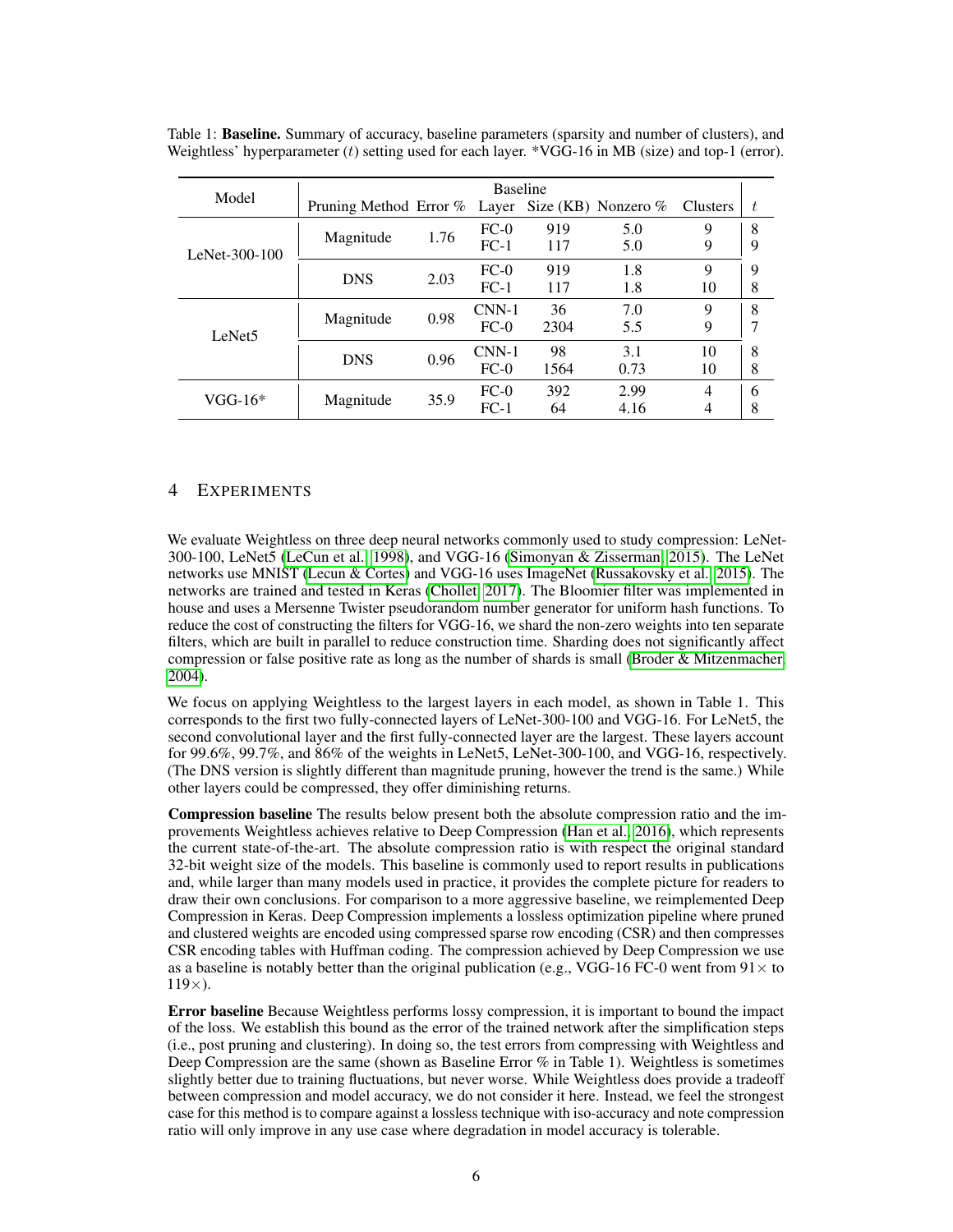| Model              | Pruning Method Layer |                   | <b>CSR</b>                                       | Compression Factor (Size KB)<br>Weightless<br>Improvement |                              |
|--------------------|----------------------|-------------------|--------------------------------------------------|-----------------------------------------------------------|------------------------------|
| LeNet- $300-100$   | Magnitude            | $FC-0$<br>$FC-1$  | (22.9)<br>$40.1\times$<br>$46.9\times$<br>(2.50) | $40.6\times$<br>(20.1)<br>$56.1\times$<br>(2.09)          | $1.01\times$<br>$1.20\times$ |
|                    | <b>DNS</b>           | $FC-0$<br>$FC-1$  | (8.22)<br>$112 \times$<br>(1.18)<br>$99.0\times$ | $152 \times$<br>(6.04)<br>$174 \times$<br>(0.67)          | $1.36\times$<br>$1.75\times$ |
| LeNet <sub>5</sub> | Magnitude            | $CNN-1$<br>$FC-0$ | (0.89)<br>$40.7\times$<br>(46.6)<br>$46.6\times$ | $46.2\times$<br>(0.78)<br>$66.6\times$<br>(34.6)          | $1.14\times$<br>$1.43\times$ |
|                    | <b>DNS</b>           | $CNN-1$<br>$FC-0$ | (1.21)<br>$80.6\times$<br>$224\times$<br>(6.99)  | $97.8\times$<br>(1.00)<br>$445\times$<br>(3.52)           | $1.21\times$<br>$1.99\times$ |
| VGG-16             | Magnitude            | $FC-0$<br>$FC-1$  | $81.8\times(4790)$<br>$71.2\times$<br>(900)      | $142 \times$<br>(2750)<br>$74.6\times$<br>(860)           | $1.74\times$<br>$1.05\times$ |

<span id="page-6-0"></span>Table 2: Lossy encoding. Weight matrices encoded using Bloomier filters (Weightless) are smaller than those encoded with CSR (Deep Compression), without loss of accuracy. In addition, Weightless tends to do relatively better on larger models and when using more advanced pruning algorithms. The Improvement column shows Bloomier filters are up to  $1.99 \times$  more efficient than CSR.

#### 4.1 SPARSE WEIGHT ENCODING

Given a simplified baseline model, we first evaluate the how well Bloomier filters encode sparse weights. Results for Bloomier encoding are presented in Table [2,](#page-6-0) and show that the filters work exceptionally well. In the extreme case, the large fully connected layer in LeNet5 is compressed by  $445\times$ . With encoding alone and demonstrates a  $1.99\times$  improvement over CSR, the alternative encoding strategy used in Deep Compression.

Recall that the size of a Bloomier filter is proportional to  $mt$ , and so sparsity and clustering determine how compact they can be. Our results suggest that sparsity is more important than the number of clusters for reducing the encoding filter size. This can be seen by comparing each LeNet models' magnitude pruning results to those of dynamic network surgery—while DNS needs additional clusters, the increased sparsity results in a substantial size reduction. We suspect this is due to the ability of DNNs to tolerate a high false positive rate. The t value used here is already on the exponential part of the false positive curve (see Figure [2\)](#page-3-0). At this point, even if  $k$  could be reduced, it is unlikely  $t$ can be since the additional encoding strength saved by reducing  $k$  does little to protect against the doubling of false positives when in this range. For VGG-16 FC-0, there are more false positives in the reconstructed weight matrix than there are non-zero weights originally; using  $t = 6$  results in over 6.2 million false positives while after simplification there are only 3.07 million weights. Before recovered with retraining, Bloomier filter encoding increased the top-1 accuracy by 2.0 percentage points. This is why we see Bloomier filters work so well here–most applications cannot function with this level of approximation, nor do they have an analogous retrain mechanism to mitigate the errors' effects.

### 4.2 COMPRESSING WEIGHT ENCODINGS

For sending a model over a network, an additional stage of compression can be used to optimize for size. [Han et al.](#page-9-5) [\(2016\)](#page-9-5) propose using Huffman coding for their, and we use arithmetic coding, as described in Section [3.2.](#page-3-1) The results in Table [3](#page-7-1) show that while Deep Compression gets relatively more benefit from a final compression stage, Weightless remains a substantially better scheme overall. Prior work by [Mitzenmacher](#page-9-12) [\(2002\)](#page-9-12) on regular Bloom filters has shown that they can be optimized for better post-compression size. We believe a similar method could be used on Bloomier filters, but we leave this for future work.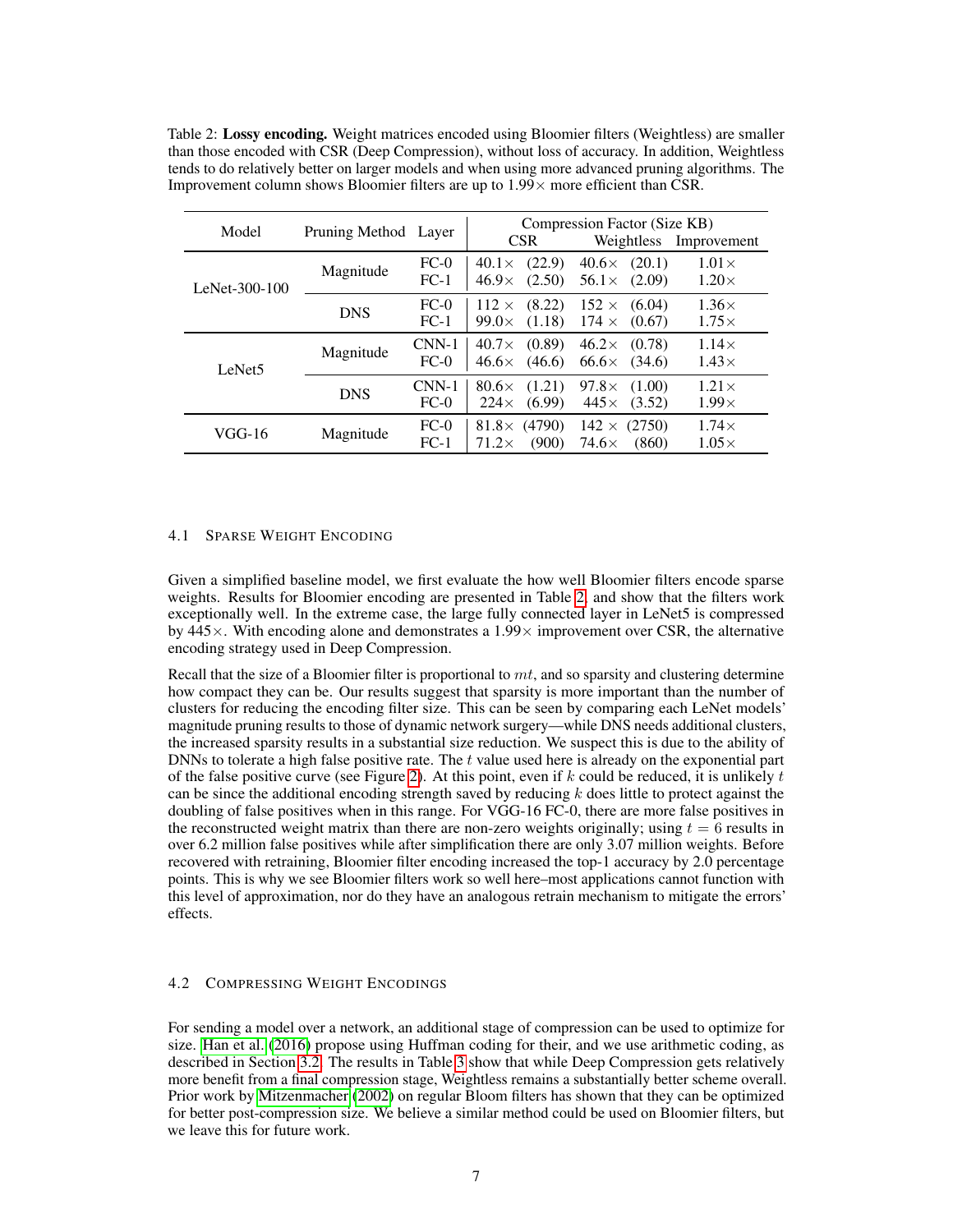| Model              | Pruning Method Layer |                   | Huffman                                          | Compression Factor (Size KB)<br>Weightless       | Improvement                  |
|--------------------|----------------------|-------------------|--------------------------------------------------|--------------------------------------------------|------------------------------|
| LeNet- $300-100$   | Magnitude            | $FC-0$<br>$FC-1$  | $59.1\times$<br>(15.6)<br>$56.0\times$<br>(2.09) | $60.1 \times (15.3)$<br>$64.3\times$<br>(1.82)   | $1.02\times$<br>$1.15\times$ |
|                    | <b>DNS</b>           | $FC-0$<br>$FC-1$  | $153\times$<br>(5.98)<br>$129\times$<br>(0.91)   | (5.27)<br>$174\times$<br>$195\times$<br>(0.60)   | $1.13\times$<br>$1.51\times$ |
| LeNet <sub>5</sub> | Magnitude            | $CNN-1$<br>$FC-0$ | (0.84)<br>$42.8\times$<br>$59.1\times$<br>(39.0) | (0.70)<br>$51.6\times$<br>(31.1)<br>$74.2\times$ | $1.21\times$<br>$1.25\times$ |
|                    | <b>DNS</b>           | $CNN-1$<br>$FC-0$ | (1.09)<br>$89.5\times$<br>$333\times$<br>(4.70)  | $114.4\times$<br>(0.86)<br>$496\times$<br>(3.16) | $1.28\times$<br>$1.49\times$ |
| VGG-16             | Magnitude            | $FC-0$<br>$FC-1$  | (3280)<br>$119\times$<br>$88.4\times$<br>(720)   | $157 \times (2500)$<br>$85.8\times$<br>(740)     | $1.31\times$<br>$0.97\times$ |

<span id="page-7-1"></span>Table 3: Network compression. Encoded weights can be compressed further for transmission or storage. Below are the results of applying arithmetic coding to Bloomier filters and Huffman coding to CSR. The Improvement column shows Weightless offers up to a  $1.51 \times$  improvement over Deep Compression.

<span id="page-7-2"></span>

Figure 4: Weightless exploits sparsity more effectively than Deep Compression. By setting pruning thresholds to produce specific nonzero ratios, we can quantify sparsity scaling. There is no loss of accuracy at any point in this plot.

#### <span id="page-7-0"></span>4.3 SCALING WITH SPARSITY

Recent work continues to demonstrate better ways to extract sparsity from DNNs [\(Guo et al., 2016;](#page-8-6) [Ullrich et al., 2017;](#page-9-13) [Narang et al., 2017\)](#page-9-14), so it is useful to quantify how different encoding techniques scale with increasing sparsity. As a proxy for improved pruning techniques, we set the threshold for magnitude pruning to produce varying ratios of nonzero values for LeNet5 FC-0. We then perform retraining and clustering as usual and compare encoding with Weightless and Deep Compression (all without loss of accuracy). Figure [4](#page-7-2) shows that as sparsity increases, Weightless delivers far better compression ratios. Because the false positive rate of Bloomier filters is controlled independent of the number of nonzero entries and addresses are hashed not stored, Weightless tends to scale very well with sparsity. On the other hand, as the total number of entries in CSR decreases, the magnitude of every index grows slightly, offsetting some of the benefits.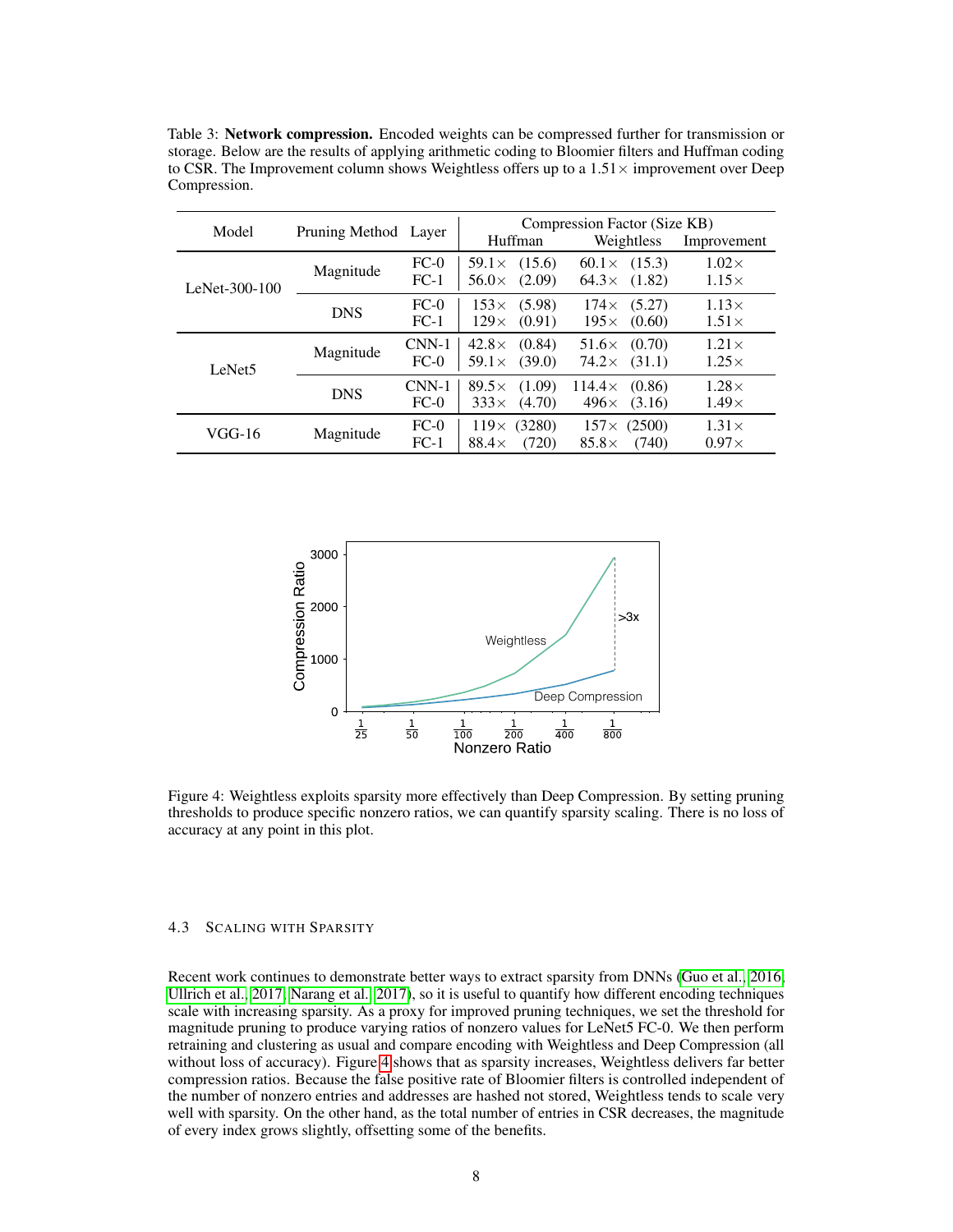### 5 CONCLUSION

This paper demonstrates a novel lossy encoding scheme, called Weightless, for compressing sparse weights in deep neural networks. The lossy property of Weightless stems from its use of the Bloomier filter, a probabilistic data structure for approximately encoding functions. By first simplifying a model with weight pruning and clustering, we transform its weights to best align with the properties of the Bloomier filter to maximize compression. Combined, Weightless achieves compression of up to 496 $\times$ , improving the previous state-of-the-art by 1.51 $\times$ .

We also see avenues for continuing this line of research. First, as better mechanisms for pruning model weights are discovered, end-to-end compression with Weightless will improve commensurately. Second, the theory community has already developed more advanced—albeit more complicated construction algorithms for Bloomier filters, which promise asymptotically better space utilization compared to the method used in this paper. Finally, by demonstrating the opportunity for using lossy encoding schemes for model compression, we hope we have opened the door for more research on encoding algorithms and novel uses of probabilistic data structures.

### **REFERENCES**

- <span id="page-8-0"></span>Apple. The future is here: iphone x. [https://www.apple.com/newsroom/2017/09/](https://www.apple.com/newsroom/2017/09/the-future-is-here-iphone-x/) [the-future-is-here-iphone-x/](https://www.apple.com/newsroom/2017/09/the-future-is-here-iphone-x/), 2017.
- <span id="page-8-10"></span>Burton H. Bloom. Space/time trade-offs in hash coding with allowable errors. *Communications of the ACM*, 13(7):422–426, 1970.
- <span id="page-8-13"></span>Andrei Broder and Michael Mitzenmacher. Network applications of bloom filters: A survey. In *Internet Mathematics*, 2004.
- <span id="page-8-4"></span>Cristian Bucila, Rich Caruana, and Alexandru Niculescu-Mizil. Model compression. In *Proceedings of KDD*, 2006.
- <span id="page-8-11"></span>Denis Charles and Kumar Chellapilla. Bloomier filters: A second look. In *European Symposium on Algorithms*, 2008.
- <span id="page-8-2"></span>Bernard Chazelle, Joe Kilian, Ronitt Rubinfeld, and Ayellet Tal. The Bloomier filter: an efficient data structure for static support lookup tables. In *Proceedings of the fifteenth annual ACM-SIAM symposium on Discrete algorithms*, 2004.
- <span id="page-8-3"></span>Wenlin Chen, James Wilson, Stephen Tyree, Kilian Q Weinberger, and Yixin Chen. Compressing neural networks with the hashing trick. In *Proceedings of the 32nd International Conference on Machine Learning*, 2015.
- <span id="page-8-9"></span>Yoojin Choi, Mostafa El-Khamy, and Jungwon Lee. Towards the limit of network quantization. In *5th International Conference on Learning Representations*, 2017.
- <span id="page-8-12"></span>François Chollet. Keras. <https://github.com/fchollet/keras>, 2017.
- <span id="page-8-5"></span>Misha Denil, Babak Shakibi, Laurent Dinh, Marc'Aurelio Ranzato, and Nando de Freitas. Predicting parameters in deep learning. In *Advances in Neural Information Processing Systems 26*, 2013.
- <span id="page-8-8"></span>Yunchao Gong, Liu Liu, Ming Yang, and Lubomir D. Bourdev. Compressing deep convolutional networks using vector quantization.  $arXiv$ , 1412.6115, 2014. URL [http://arxiv.org/abs/](http://arxiv.org/abs/1412.6115) [1412.6115](http://arxiv.org/abs/1412.6115).
- <span id="page-8-1"></span>GSMA. Half of the world's population connected to the mobile internet by 2020, according to new gsma figures. <https://www.gsma.com/newsroom/press-release/>, Novemeber 2014.
- <span id="page-8-6"></span>Yiwen Guo, Anbang Yao, and Yurong Chen. Dynamic network surgery for efficient DNNs. In *Advances in Neural Information Processing Systems 29*, 2016.
- <span id="page-8-7"></span>Suyog Gupta, Ankur Agrawal, Kailash Gopalakrishnan, and Pritish Narayanan. Deep learning with limited numerical precision. In *Proceedings of the 32nd International Conference on Machine Learning*, 2015.